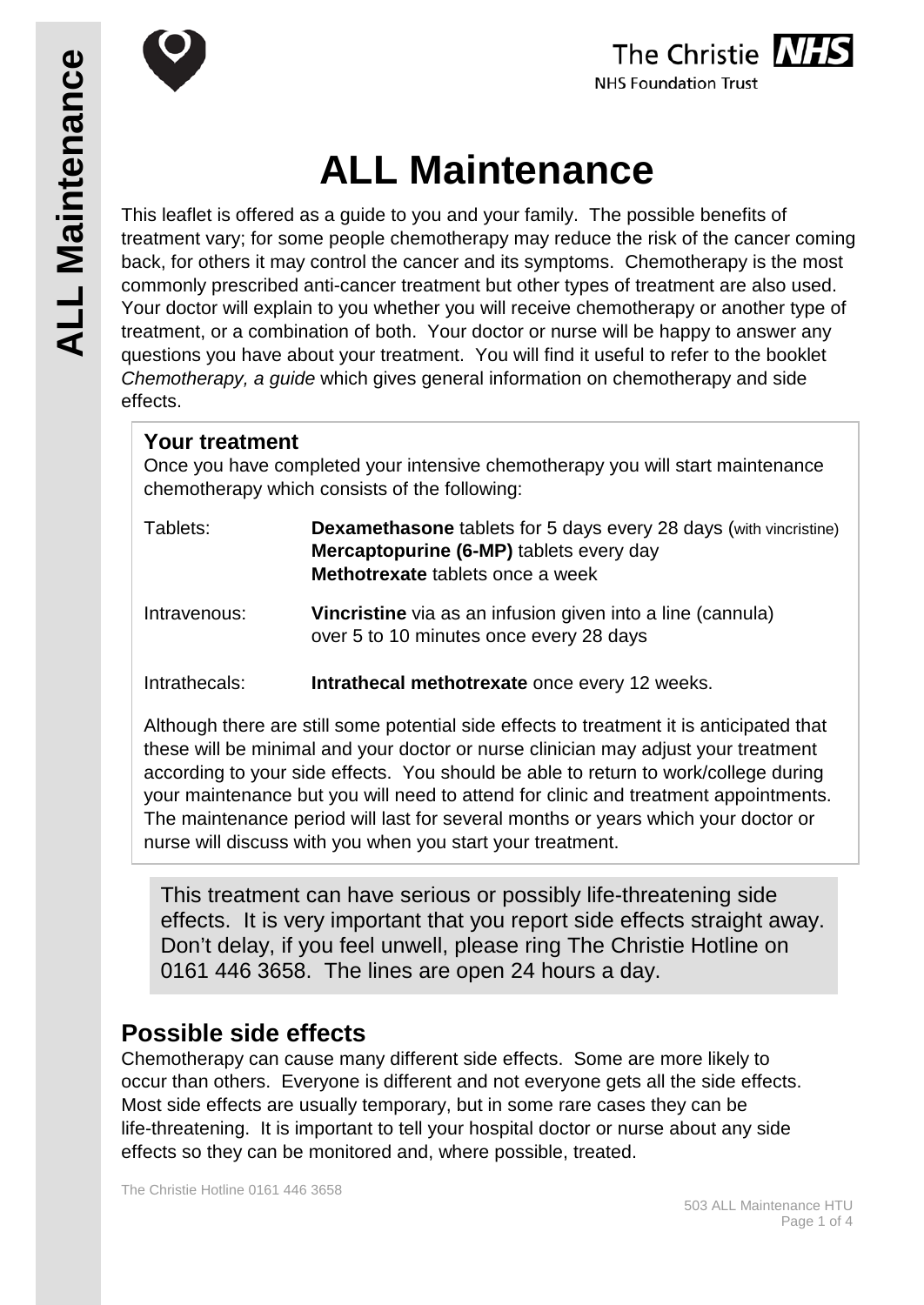#### **Common side effects (more than 1 in 10)**

#### **Increased risk of serious infection**

You are vulnerable to infection while you are having chemotherapy. Minor infections can become life-threatening in a matter of hours if left untreated. Symptoms of infection include fever, shivering, sweats, sore throat, diarrhoea, discomfort when you pass urine, cough or breathlessness. We recommend that you use a digital thermometer so you can check your temperature. You can buy one from your local chemist.

#### **If you feel unwell, you have symptoms of an infection or your temperature is 37.5ºC or above or below 36ºC contact The Christie Hotline straight away**.

#### • **Bruising or bleeding**

This treatment can reduce the production of platelets which help the blood clot. Let your doctor know if you have any unexplained bruising or bleeding, such as nosebleeds, bloodspots or rashes on the skin, and bleeding gums. You may need a platelet transfusion.

#### • **Anaemia (low number of red blood cells)**

While having this treatment you may become anaemic. This may make you feel tired and breathless. Let your doctor or nurse know if these symptoms are a problem. You may need a blood transfusion.

You will have a routine blood test before each treatment to monitor the effects of the chemotherapy**, BUT please contact this hospital if you experience any of the symptoms listed above.**

• **Vincristine** can cause constipation and you may need medication (laxatives) to help you. You may feel some numbness in your fingers and toes which normally improves with time. However, you may need adjust your dose of chemotherapy altering so it is important that you tell your doctor or nurse if you have any of these symptoms.

#### • **Steroid side effects**

Your **dexamethasone tablets** should be taken with food as they may cause indigestion. They may also increase your appetite. It is better to take them earlier in the day, for example, with breakfast and lunch, since they can make you feel more alert and prevent sleep.

These dexamethasone tablets can alter your mood causing you to feel low, irritable or agitated. Please tell the doctor at your next clinic visit if this is a problem. Dexamethasone can cause your blood sugar to rise. If you are diabetic then you may need to increase the dose of any diabetic medication you take (insulin or tablets). You should discuss this with your doctor before starting the chemotherapy. Dexamethasone can also induce diabetes in people not known to have this disease. This is normally reversible although you may need to take some diabetic medication while you are having chemotherapy.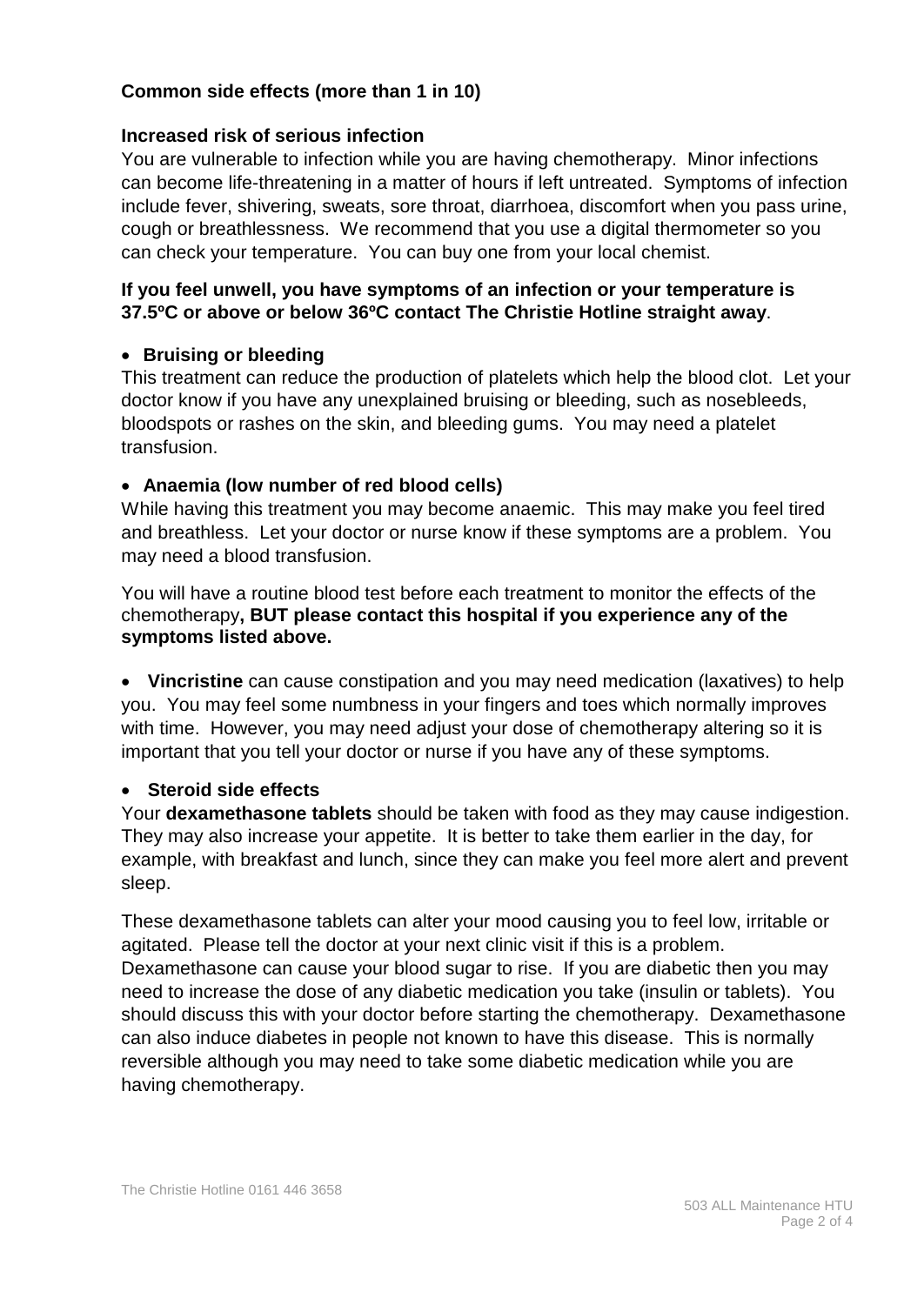#### **Uncommon side effects (less than 1 in 10)**

## • **Lethargy**

The chemotherapy may make you feel tired and lacking in energy. It can be frustrating when you feel unable to cope with routine tasks. If you do feel tired, take rest when necessary. Gentle exercise such as walking can be beneficial.

## • **Sensitivity to the sun**

The chemotherapy can make your skin more sensitive to the sun than usual. Sit in the shade, avoid too much sun and use a high factor sunblock cream.

## • **Liver disorders**

The chemotherapy may cause changes in the way your liver works. Your medical team will monitor this closely by taking blood samples from time to time to measure your liver function. If your liver is affected, we may need to alter the dose of chemotherapy.

## **Rare side effects (less than 1 in 100)**

• **Extravasation** is when chemotherapy leaks outside the vein. If you develop redness, soreness or pain at the injection site **at any time** please let us know straightaway. This is only a problem if you do not have a central line and need to get your treatment through a vein in your hand or arm.

## • **Nausea and vomiting (sickness)**

The severity of this varies from person to person. Anti-sickness medication may be given along with your chemotherapy to prevent this. You may also be given antisickness tablets to take at home. If you continue to feel or be sick, contact your GP or this hospital, because your anti-sickness medication may need to be changed or increased.

#### • **Sore mouth**

Your mouth may become sore or dry, or you may notice small mouth ulcers during this treatment. Drinking plenty of fluids and cleaning your teeth regularly and gently with a soft toothbrush can help to reduce the risk of this happening. We can prescribe a mouthwash for you to use during treatment. You can dilute this with water if your mouth is sore. Ask your doctor or nurse for further advice. There is also general mouth care information in the chemotherapy booklet. If you continue to have a sore mouth, please contact The Christie Hotline.

Occasionally during treatment you may experience a **strange taste**, sometimes described as metallic or bitter. A strongly flavoured sweet or mint will help to disguise this.

#### • **Sore eyes**

You may get a dry, gritty feeling in your eyes following treatment. If this happens, using Hypromellose eye-drops will help to ease the discomfort. If the problem persists contact this hospital. Your eyes may also water. This will improve in time and needs no specific treatment.